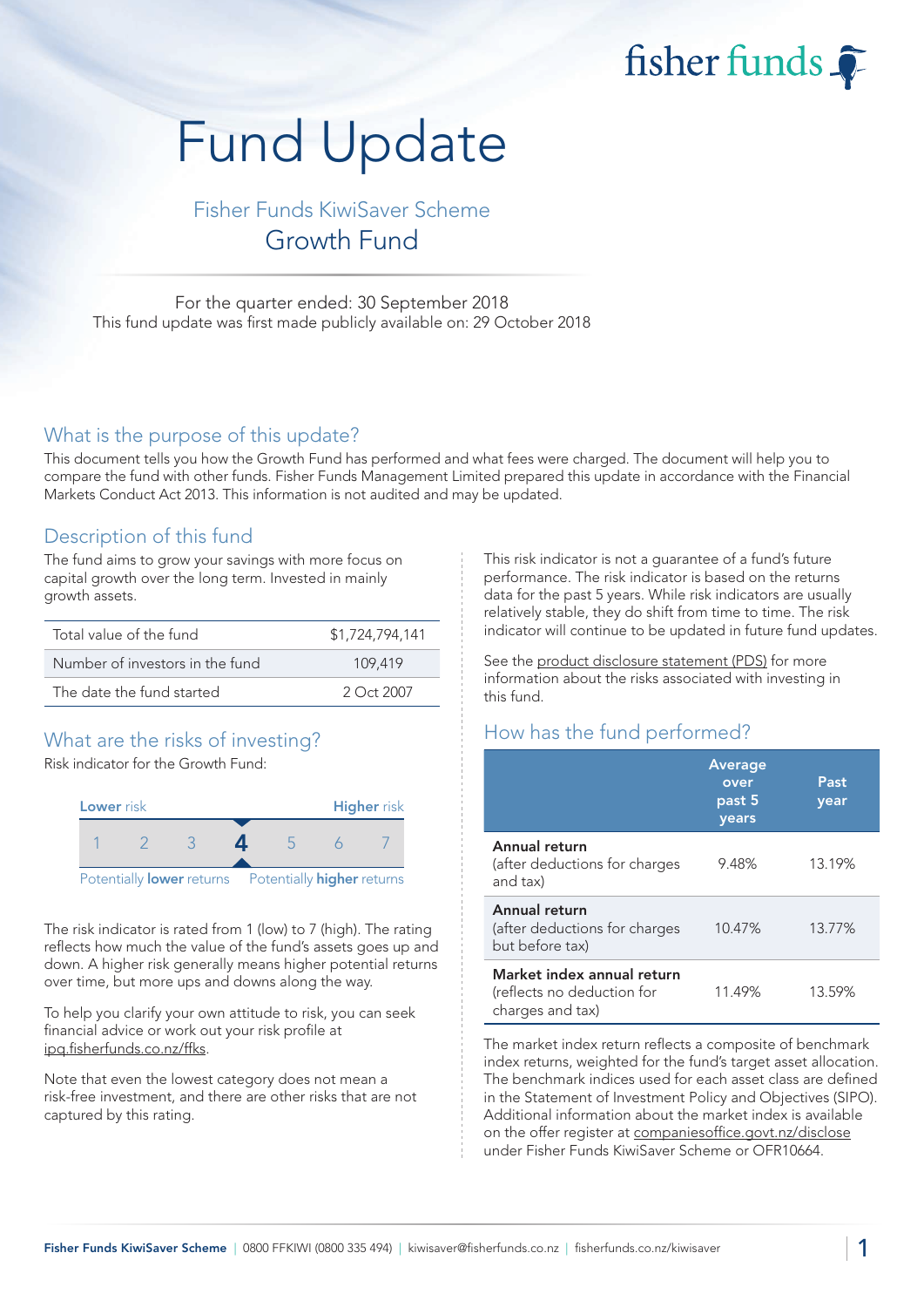

This shows the return after fund charges and tax for each of the last 10 years ending 31 March. The last bar shows the average annual return for the last 10 years, up to 30 September 2018.

Important: This does not tell you how the fund will perform in the future.

Returns in this update are after tax at the highest prescribed investor rate (PIR) of tax for an individual New Zealand resident. Your tax may be lower. The market index return reflects no deduction for charges and tax.

# What fees are investors charged?

Investors in the Growth Fund are charged fund charges that include GST. In the year to 31 March 2018 these were:

|                                                | % of net asset value   |
|------------------------------------------------|------------------------|
| <b>Total fund charges</b>                      | 1.47%                  |
| Which are made up of:                          |                        |
| Total management and<br>administration charges | 1.47%                  |
| Including:                                     |                        |
| Manager's basic fee                            | 0.95%                  |
| Other management and<br>administration charges | 0.13%                  |
| Total performance-based fees <sup>1</sup>      | 0.39%                  |
| Other charges:                                 | \$ amount per investor |
| Annual membership fee                          |                        |

Small differences in fees and charges can have a big impact on your investment over the long term.

# Example of how this applies to an investor

Sarah had \$10,000 in the fund at the start of the year and did not make any further contributions. At the end of the year, Sarah received a return after fund charges were deducted of \$1,319 (that is 13.19% of her initial \$10,000). Sarah also paid \$36 in other charges. This gives Sarah a total return after tax of \$1,283 for the year.

# What does the fund invest in?

#### Actual investment mix

This shows the types of assets that the fund invests in.



#### Target investment mix

This shows the mix of assets that the fund generally intends to invest in.